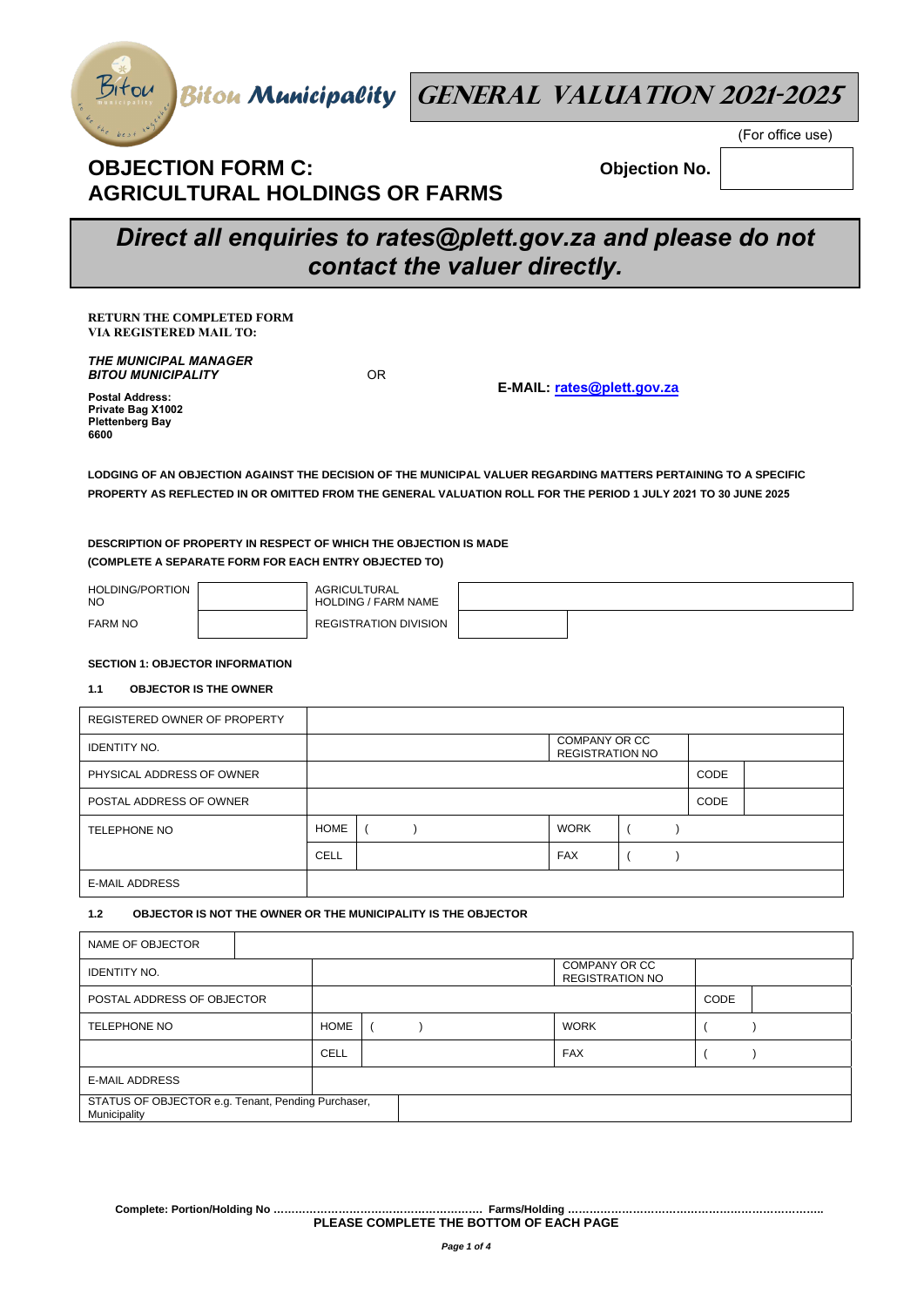## **1.3 AUTHORISED REPRESENTATIVE OF THE OBJECTOR**

| NAME OF REPRESENTATIVE                                                                                                                                 |  |                    |                              |                       |  |                                 |                                                |  |                |                 |               |  |                |
|--------------------------------------------------------------------------------------------------------------------------------------------------------|--|--------------------|------------------------------|-----------------------|--|---------------------------------|------------------------------------------------|--|----------------|-----------------|---------------|--|----------------|
| <b>IDENTITY NO.</b>                                                                                                                                    |  |                    |                              |                       |  |                                 | <b>COMPANY OR CC</b><br><b>REGISTRATION NO</b> |  |                |                 |               |  |                |
| POSTAL ADDRESS OF REPRESENTATIVE                                                                                                                       |  |                    |                              |                       |  |                                 |                                                |  |                | CODE            |               |  |                |
| <b>TELEPHONE NO</b>                                                                                                                                    |  |                    | <b>HOME</b>                  | $\left($<br>$\lambda$ |  |                                 | <b>WORK</b>                                    |  |                | $\overline{ }$  | $\mathcal{E}$ |  |                |
|                                                                                                                                                        |  |                    |                              |                       |  |                                 |                                                |  |                |                 |               |  |                |
|                                                                                                                                                        |  | CELL<br><b>FAX</b> |                              |                       |  |                                 |                                                |  | $\lambda$      |                 |               |  |                |
| <b>E-MAIL ADDRESS</b>                                                                                                                                  |  |                    |                              |                       |  |                                 |                                                |  |                |                 |               |  |                |
| IF A REPRESENTATIVE IS APPOINTED, PROOF OF AUTHORISATION MUST BE ATTACHED                                                                              |  |                    |                              |                       |  |                                 |                                                |  |                |                 |               |  |                |
| <b>SECTION 2: PROPERTY DETAILS</b>                                                                                                                     |  |                    |                              |                       |  |                                 |                                                |  |                |                 |               |  |                |
| PHYSICAL ADDRESS                                                                                                                                       |  |                    |                              |                       |  |                                 |                                                |  |                | CODE            |               |  |                |
|                                                                                                                                                        |  |                    |                              |                       |  |                                 |                                                |  |                |                 |               |  |                |
| <b>EXTENT OF PROPERTY</b>                                                                                                                              |  |                    |                              | M <sup>2</sup>        |  |                                 |                                                |  |                |                 |               |  |                |
| MUNICIPAL ACCOUNT                                                                                                                                      |  |                    |                              |                       |  |                                 |                                                |  | (If available) |                 |               |  |                |
| NO.                                                                                                                                                    |  |                    |                              |                       |  |                                 |                                                |  |                |                 |               |  |                |
| NAME OF BOND HOLDER                                                                                                                                    |  |                    |                              |                       |  | REGISTERED AMOUNT OF BOND       |                                                |  |                |                 |               |  |                |
|                                                                                                                                                        |  |                    |                              |                       |  |                                 |                                                |  | (If available) |                 |               |  |                |
| PROVIDE FULL DETAILS OF ALL SERVITUDES, ROADS PROCLAMATIONS OR OTHER ENDORSEMENTS AGAINST THE PROPERTY (IF APPLICABLE)                                 |  |                    |                              |                       |  |                                 |                                                |  |                |                 |               |  |                |
|                                                                                                                                                        |  |                    |                              |                       |  |                                 |                                                |  |                |                 |               |  |                |
| SERVITUDE NO                                                                                                                                           |  |                    |                              |                       |  |                                 | AFFECTED AREA                                  |  |                |                 |               |  | M <sup>2</sup> |
| IN FAVOUR OF                                                                                                                                           |  |                    |                              |                       |  |                                 |                                                |  |                |                 |               |  |                |
| FOR WHAT PURPOSE                                                                                                                                       |  |                    |                              |                       |  |                                 |                                                |  |                |                 |               |  |                |
|                                                                                                                                                        |  |                    |                              |                       |  |                                 |                                                |  |                |                 |               |  |                |
| WAS COMPENSATION PAID                                                                                                                                  |  | <b>YES</b>         |                              | <b>NO</b>             |  |                                 |                                                |  |                |                 |               |  |                |
| IF YES: DATE OF PAYMENT                                                                                                                                |  |                    |                              |                       |  |                                 | <b>AMOUNT</b>                                  |  | R              |                 |               |  |                |
| SECTION 3: DESCRIPTION OF RESIDENTIAL DWELLING (FOR SECTIONAL TITLE COMPLETE SECTION 4)<br>(INDICATE NUMBER OR STATE YES/NO IN APPROPRIATE BOX)        |  |                    |                              |                       |  |                                 |                                                |  |                |                 |               |  |                |
| NO. OF BEDROOMS                                                                                                                                        |  |                    | NO. OF BATHROOMS             |                       |  | <b>KITCHEN</b>                  |                                                |  |                | <b>LOUNGE</b>   |               |  |                |
| <b>DINING ROOM</b>                                                                                                                                     |  |                    | LOUNGE WITH DINING ROOM      |                       |  | <b>STUDY</b>                    |                                                |  |                | <b>PLAYROOM</b> |               |  |                |
| <b>TELEVISION ROOM</b>                                                                                                                                 |  | <b>LAUNDRY</b>     |                              |                       |  |                                 | <b>SEPARATE TOILET</b>                         |  |                |                 |               |  |                |
| <b>OTHER</b>                                                                                                                                           |  |                    |                              |                       |  |                                 | SIZE OF MAIN DWELLING (M <sup>2</sup> )        |  |                |                 |               |  |                |
| OTHER BUILDINGS - ATTACH AS ANNEXURE A<br>3.2                                                                                                          |  |                    |                              |                       |  |                                 |                                                |  |                |                 |               |  |                |
|                                                                                                                                                        |  |                    |                              |                       |  |                                 |                                                |  |                |                 |               |  |                |
| <b>BUILDING NO.</b><br><b>DESCRIPTION</b><br>SIZE M2<br><b>CONDITION</b><br>IS THE BUILDING FUNCTIONAL                                                 |  |                    |                              |                       |  |                                 |                                                |  |                |                 |               |  |                |
|                                                                                                                                                        |  |                    |                              |                       |  |                                 |                                                |  |                |                 |               |  |                |
| IS ANY PORTION OF THE PROPERTY USED FOR ANY PURPOSE OTHER THAN AGRICULTURE?<br>3.3<br>(e.g. Business, mining, eco-tourism, trading in or hunting game) |  |                    |                              |                       |  |                                 |                                                |  |                |                 |               |  |                |
| <b>TICK</b>                                                                                                                                            |  |                    | IF YES - DESCRIBE THE USE(S) |                       |  |                                 |                                                |  |                |                 |               |  |                |
| <b>YES</b><br><b>NO</b>                                                                                                                                |  |                    |                              |                       |  |                                 |                                                |  |                |                 |               |  |                |
|                                                                                                                                                        |  |                    |                              |                       |  | IF NECESSARY PROVIDE ANNEXURE B |                                                |  |                |                 |               |  |                |
| <b>LAND USE ANALYSIS</b><br>3.4                                                                                                                        |  |                    |                              |                       |  |                                 |                                                |  |                |                 |               |  |                |
| <b>CONDITION OF FENCES</b><br>GOOD                                                                                                                     |  | <b>POOR</b>        |                              |                       |  |                                 |                                                |  |                |                 |               |  |                |
| AVERAGE                                                                                                                                                |  |                    |                              |                       |  |                                 |                                                |  |                |                 |               |  |                |
| AREA GAME FENCED                                                                                                                                       |  | Ha                 |                              |                       |  |                                 |                                                |  |                |                 |               |  |                |
|                                                                                                                                                        |  |                    |                              |                       |  |                                 |                                                |  |                |                 |               |  |                |
| NON AGRICULTURAL (REFER TO 3.3)                                                                                                                        |  |                    |                              | ha                    |  |                                 | NUMBER OF BOREHOLES                            |  |                |                 |               |  |                |
| <b>GRAZING</b>                                                                                                                                         |  |                    |                              | ha                    |  |                                 | <b>OUTPUT LITRES/HOUR</b>                      |  |                |                 |               |  |                |
| <b>UNDER IRRIGATION</b>                                                                                                                                |  |                    |                              | ha                    |  | <b>DAMS</b>                     |                                                |  |                |                 |               |  |                |
| DRY LAND<br>PERMANENT CROPS                                                                                                                            |  |                    |                              | ha<br>ha              |  | <b>CAPACITY</b>                 |                                                |  |                |                 |               |  |                |
| <b>OTHER</b>                                                                                                                                           |  |                    |                              | ha                    |  |                                 |                                                |  |                |                 |               |  |                |
| <b>OTHER</b>                                                                                                                                           |  |                    |                              | ha                    |  | <b>YES</b>                      | IS THE PROPERTY EXPOSED TO A RIVER?            |  | NO.            |                 |               |  |                |

**Complete: Portion/Holding No …………………………………………………. Farms/Holding …………………………………………………………….. PLEASE COMPLETE THE BOTTOM OF EACH PAGE**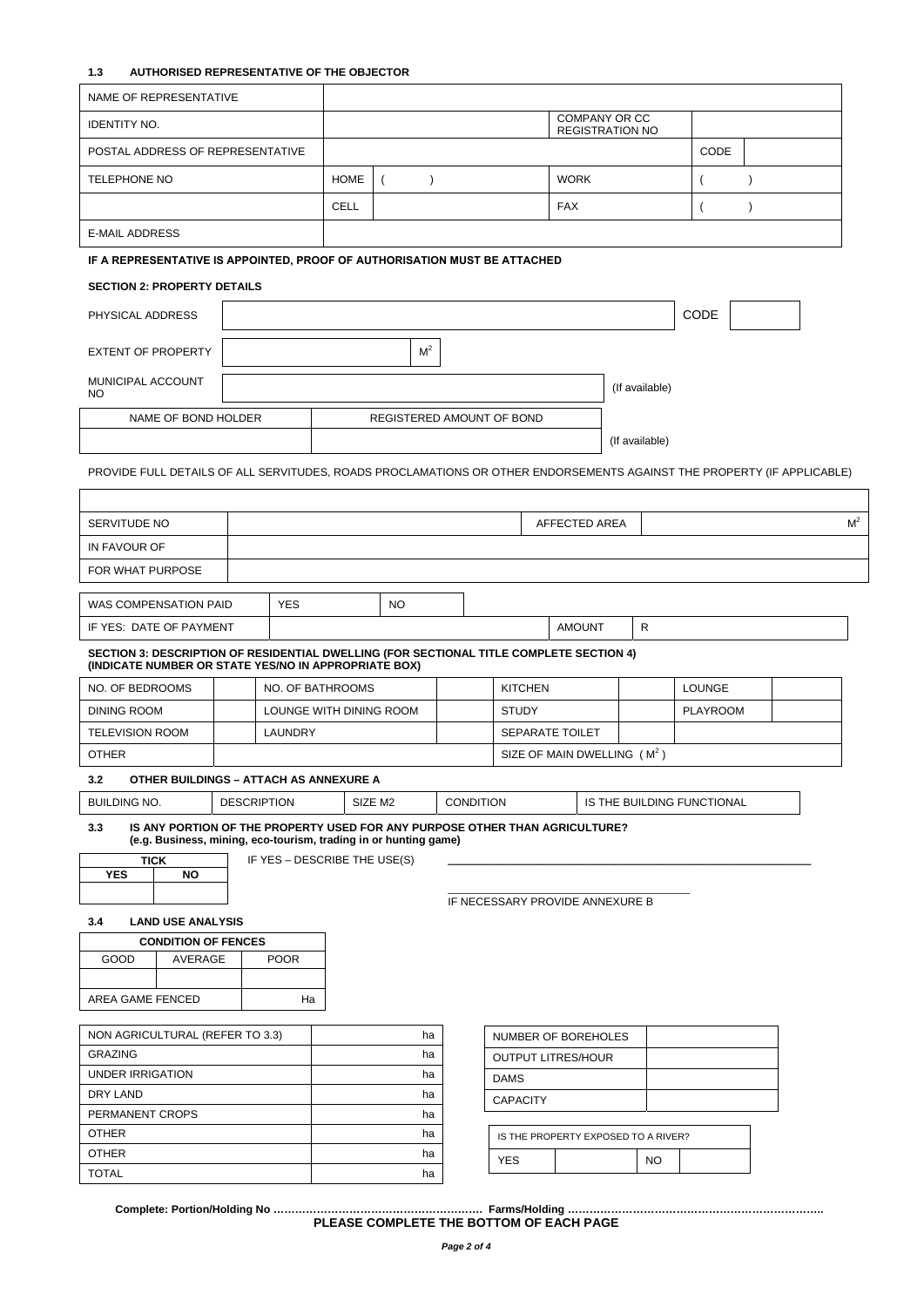## **3.5 OTHER:**

|                                                                                                                       | IS YOUR PROPERTY AFFECTED BY A LAND CLAIM?                                                                                                                                        |                            |               |                           | <b>YES</b>                                        |  |        |                     | <b>NO</b> |                                                          |                                      |           |                   |            |
|-----------------------------------------------------------------------------------------------------------------------|-----------------------------------------------------------------------------------------------------------------------------------------------------------------------------------|----------------------------|---------------|---------------------------|---------------------------------------------------|--|--------|---------------------|-----------|----------------------------------------------------------|--------------------------------------|-----------|-------------------|------------|
|                                                                                                                       |                                                                                                                                                                                   |                            | DATE OF CLAIM |                           |                                                   |  |        |                     |           |                                                          |                                      |           |                   |            |
| IF YES:-                                                                                                              |                                                                                                                                                                                   |                            | GAZETTE NO.   |                           |                                                   |  |        |                     |           |                                                          |                                      |           |                   |            |
|                                                                                                                       |                                                                                                                                                                                   |                            |               |                           |                                                   |  |        |                     |           |                                                          |                                      |           |                   |            |
|                                                                                                                       | DO YOU HAVE WATER RIGHTS?                                                                                                                                                         |                            | <b>YES</b>    |                           | <b>NO</b>                                         |  |        |                     |           |                                                          |                                      |           |                   |            |
|                                                                                                                       | IF YES:- PROVIDE DETAILS                                                                                                                                                          |                            |               |                           |                                                   |  |        |                     |           |                                                          |                                      |           |                   |            |
| <b>YES</b><br><b>NO</b><br>HAVE YOU APPLIED FOR REZONING OR CONSENT USE? CONSENT USE e.g. guest houses, business etc. |                                                                                                                                                                                   |                            |               |                           |                                                   |  |        |                     |           |                                                          |                                      |           |                   |            |
|                                                                                                                       | IF YES:- PROVIDE DETAILS                                                                                                                                                          |                            |               |                           |                                                   |  |        |                     |           |                                                          |                                      |           |                   |            |
|                                                                                                                       | HAS YOUR AGRICULTURAL HOLDINGS PROPERTY BEEN EXCISED?                                                                                                                             |                            |               |                           |                                                   |  |        |                     |           |                                                          | <b>YES</b>                           |           | NO.               |            |
| IF YES:- FULL DETAILS                                                                                                 |                                                                                                                                                                                   |                            |               |                           |                                                   |  |        |                     |           |                                                          |                                      |           |                   |            |
|                                                                                                                       | HAS THE TOWNSHIP BEEN APPLIED FOR OR PROCLAIMED?                                                                                                                                  |                            |               |                           |                                                   |  |        |                     |           |                                                          | <b>YES</b>                           |           | <b>NO</b>         |            |
| IF YES:- NEW FARM                                                                                                     | DESCRIPTION: FULL DETAILS                                                                                                                                                         |                            |               |                           |                                                   |  |        |                     |           |                                                          |                                      |           |                   |            |
|                                                                                                                       | TENANT AND RENT INFORMATION - ANNEXURE C                                                                                                                                          |                            |               |                           |                                                   |  |        |                     |           |                                                          |                                      |           |                   |            |
| NAME OF<br>TENANT                                                                                                     | SIZE                                                                                                                                                                              | <b>RENTAL EXCL</b><br>VAT) |               | <b>ESCALATION</b>         |                                                   |  |        | OTHER CONTRIBUTIONS |           | <b>TERM OF</b><br>LEASE                                  |                                      |           | <b>START DATE</b> | <b>USE</b> |
|                                                                                                                       | <b>SECTION 4: MARKET INFORMATION</b>                                                                                                                                              |                            |               |                           |                                                   |  |        |                     |           |                                                          |                                      |           |                   |            |
|                                                                                                                       | IF YOUR PROPERTY IS CURRENTLY ON THE MARKET                                                                                                                                       |                            |               |                           |                                                   |  |        |                     |           | IF YOUR PROPERTY HAS BEEN ON THE MARKET THE LAST 3 YEARS |                                      |           |                   |            |
|                                                                                                                       | WHAT IS THE ASKING PRICE?                                                                                                                                                         |                            | R             |                           |                                                   |  |        |                     |           | WHAT WAS THE ASKING PRICE?                               | R                                    |           |                   |            |
| OFFER RECEIVED                                                                                                        |                                                                                                                                                                                   |                            | R             |                           |                                                   |  |        | OFFER RECEIVED      |           |                                                          | R                                    |           |                   |            |
| NAME OF AGENT                                                                                                         |                                                                                                                                                                                   |                            |               |                           |                                                   |  | TEL NO |                     |           |                                                          | $\overline{ }$                       | $\lambda$ |                   |            |
|                                                                                                                       | SALE TRANSACTIONS (OF OTHER PROPERTIES IN THE VICINITY) USED BY THE OBJECTOR IN DETERMINING THE MARKET VALUE OF<br>PROPERTY OBJECTED TO (IF INCUFFICIENT SPACE PROVED ANNEXURE D) |                            |               |                           |                                                   |  |        |                     |           |                                                          |                                      |           |                   |            |
| HOLDING/PORTION NO.                                                                                                   |                                                                                                                                                                                   |                            |               | AGRICULTURAL HOLDING/FARM |                                                   |  |        |                     |           |                                                          | DATE OF SALE<br><b>SELLING PRICE</b> |           |                   |            |
|                                                                                                                       |                                                                                                                                                                                   |                            |               |                           |                                                   |  |        |                     |           |                                                          |                                      |           |                   |            |
|                                                                                                                       |                                                                                                                                                                                   |                            |               |                           |                                                   |  |        |                     |           |                                                          |                                      |           |                   |            |
|                                                                                                                       |                                                                                                                                                                                   |                            |               |                           |                                                   |  |        |                     |           |                                                          |                                      |           |                   |            |
|                                                                                                                       |                                                                                                                                                                                   |                            |               |                           |                                                   |  |        |                     |           |                                                          |                                      |           |                   |            |
|                                                                                                                       | <b>SECTION 5: OBJECTION DETAILS</b>                                                                                                                                               |                            |               |                           |                                                   |  |        |                     |           |                                                          |                                      |           |                   |            |
|                                                                                                                       |                                                                                                                                                                                   |                            |               |                           | PARTICULARS AS REFLECTED IN<br>THE VALUATION ROLL |  |        |                     |           | CHANGES REQUESTED BY OBJECTOR                            |                                      |           |                   |            |
|                                                                                                                       | DESCRIPTION OF THE PROPERTY/ UNIT NO.                                                                                                                                             |                            |               |                           |                                                   |  |        |                     |           |                                                          |                                      |           |                   |            |
| CATEGORY                                                                                                              |                                                                                                                                                                                   |                            |               |                           |                                                   |  |        |                     |           |                                                          |                                      |           |                   |            |
|                                                                                                                       | PHYSICAL ADDRESS/DOOR NO / FLAT NO.                                                                                                                                               |                            |               |                           |                                                   |  |        |                     |           |                                                          |                                      |           |                   |            |
| <b>EXTENT</b>                                                                                                         |                                                                                                                                                                                   |                            |               |                           |                                                   |  |        |                     |           |                                                          |                                      |           |                   |            |
| <b>MARKET VALUE</b>                                                                                                   |                                                                                                                                                                                   |                            |               |                           |                                                   |  |        |                     |           |                                                          |                                      |           |                   |            |
| NAME OF OWNER                                                                                                         |                                                                                                                                                                                   |                            |               |                           |                                                   |  |        |                     |           |                                                          |                                      |           |                   |            |

ADVERSE FEATURES AND/OR FURTHER REASONS IN SUPPORT OF THIS OBJECTION (ANNEXURES CAN BE PROVIDED)

**Complete: Portion/Holding No …………………………………………………. Farms/Holding …………………………………………………………….. PLEASE COMPLETE THE BOTTOM OF EACH PAGE** 

 $\bot$  , and the state of the state of the state of the state of the state of the state of the state of the state of the state of the state of the state of the state of the state of the state of the state of the state of th  $\bot$  , and the state of the state of the state of the state of the state of the state of the state of the state of the state of the state of the state of the state of the state of the state of the state of the state of th  $\bot$  , and the set of the set of the set of the set of the set of the set of the set of the set of the set of the set of the set of the set of the set of the set of the set of the set of the set of the set of the set of t